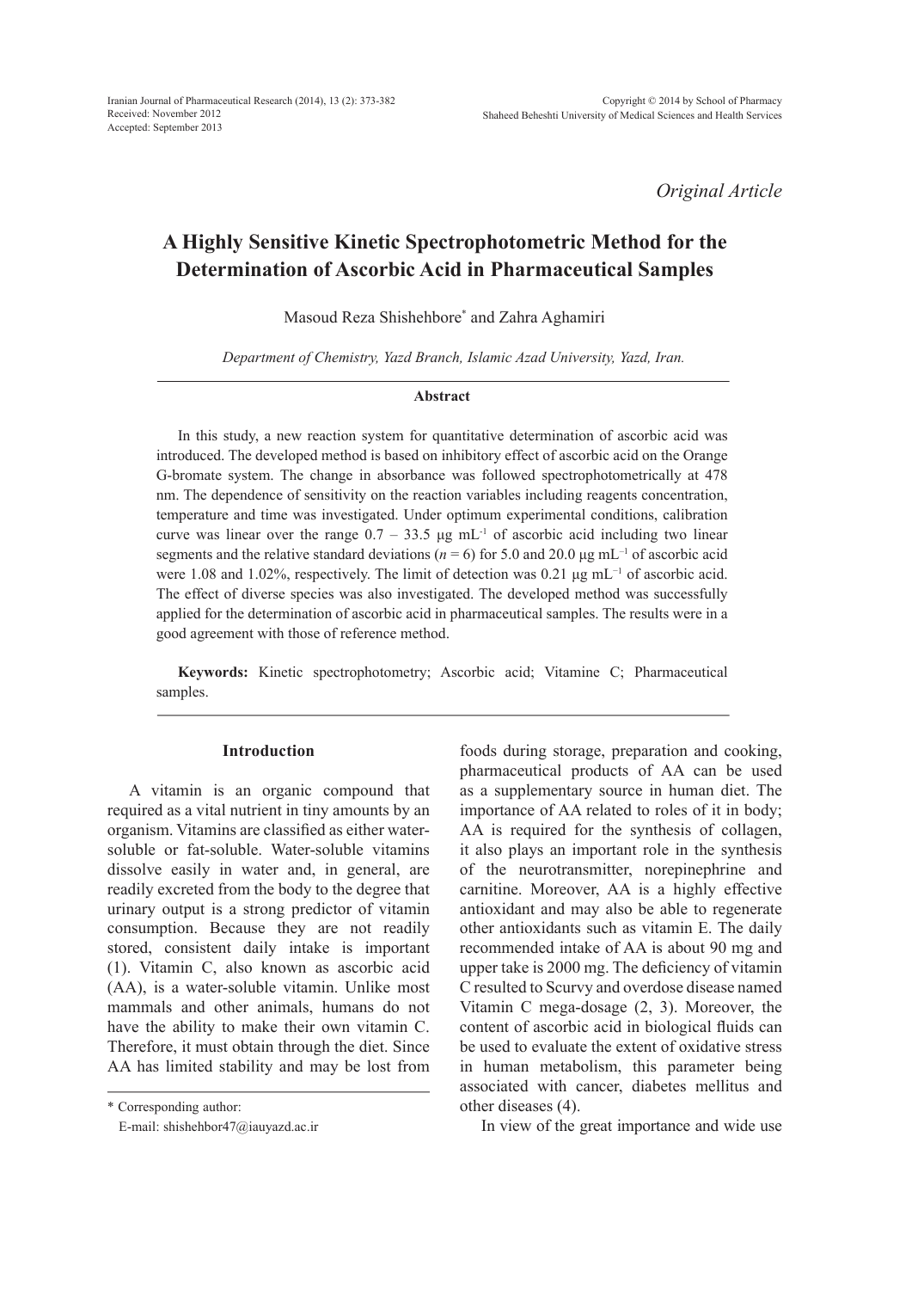**Table 1.** General characteristic of catalytic spectrophotometric methods for the determination of ascorbic acid.

| Reagent                                      | <b>Method</b>    | D.R ( $\mu$ g mL <sup>-1</sup> ) | $D.L$ (µg m $L^{-1}$ ) | <b>Real sample</b>               | Ref.      |
|----------------------------------------------|------------------|----------------------------------|------------------------|----------------------------------|-----------|
| Triiodide                                    | FIA <sup>d</sup> | $0.1 - 40$                       | 0.03                   | Fruits, jam                      | 23        |
| Vanadotungstophosphoric acid-VO <sub>3</sub> | <b>FIA</b>       | up to $80$                       | 1.0                    | Vitamine C tablet                | 24        |
| Toluidine blue                               | Fixed time       | $3 - 35$                         | 1.3                    | Fruits and vegetables            | 25        |
| NaOH                                         | <b>FIA</b>       | $1-25, 1-50$                     | 0.5, 0.2               | Fruit juices and pharmaceuticals | 26        |
| Prussian Blue                                | <b>FIA</b>       | $0.88 - 17.6$                    | 0.41                   | Pharmaceutical                   | 27        |
| Copper (II) phosphate                        | <b>FIA</b>       | $0.88 - 7.04$                    | 0.053                  | Pharmaceutical                   | 28        |
| $Fe(III)$ -1,10-phenanthroline               | <b>FIA</b>       | $0.88 - 10.6$                    | 0.088                  | Pharmaceutical                   | 29        |
| Ferrozine <sup>a</sup>                       | <b>FIA</b>       | $0.5 - 10$                       | 0.028                  | Pharmaceutical, juices and urine | 30        |
| $MnOi-H+$                                    | <b>FIA</b>       | up to $200$                      | ٠                      | Vitamin C tablet                 | 31        |
| Rhodamine $6G-Cr_1O_7^2/I$                   | <b>FIA</b>       | $0.1 - 4$                        | 0.08                   | Pharmaceutical, tomato, orange   | 32        |
| $Fe(II)$ - DPPH $^b$                         | <b>FIA</b>       | $5.7 - 600.0$                    | 1.7                    | Pharmaceutical                   | 33        |
| Methyl Orange-HCl/BrO <sub>3</sub>           | Fixed time       | $1.4 - 211.3$                    | 1.3                    | Pharmaceutical                   | 34        |
| Fe (III) and 2,2'-dipyridyl                  | <b>FIA</b>       | $0.5 - 20$                       | 0.22                   | Rat's tissues                    | 35        |
| Porphyrin-Cu <sup>+2</sup>                   | <b>FIA</b>       | $0.1 - 1000$                     | 0.005                  | Soft drink                       | 36        |
| $Fe(II) - (TPTZ)$ <sup>c</sup>               | <b>FIA</b>       | $0.014 - 1.76$                   | 0.0042                 | Pharmaceutical                   | 37        |
| Orange-G-BrO $_{3}$                          | Fixed time       | $0.7 - 8.3$ & 8.3-33.5           | 0.21                   | Pharmaceutical, serum and urine  | This work |

a Ferrozine: 3-(2-pyridyl)-5,6-diphenyl-1,2,4-triazine-4′,4″-disulphonate; <sup>b</sup> DPPH: 2,2′-dipyridyl-2-pyridylhydrazone; <sup>c</sup> TPTZ: iron(II) with 2,4,6-tripyridyl-s-triazine; <sup>d</sup> FIA: Flow injection analysis.

of AA, numerous analytical techniques have been used for the determination of it in different levels and different matrices such as electrochemical (5-8), chromatographic (9-11), atomic absorption spectrometric (12, 13), flow injection (14, 15) and spectrophotometric (16-18) methods. In recent years, electrochemical methods based on electrocatalytic effect of AA on a modified electrode are the most common technique. The methods have disadvantages such as low repeatability, hard operation in preparation of electrode and time consuming. Especially chromatographic methods are expensive and very efficient in AA determination of complex materials such as vegetables and beverage. As spectrophotometric methods are the instrumental methods commonly used in industrial laboratories, a great number of methods have been proposed for the determination of AA (13-16) and other species (17, 18). High sensitivity, sufficient accuracy, simplicity, speed and the necessity of less expensive apparatus make kinetic spectrophotometric method as an attractive method for the determination of trace elements in samples with different matrices such as foods (19, 20), biological and pharmaceutical (21, 22) samples.

Various reports have been found for the

catalytic determination of AA that is based on their oxidation-reduction properties of AA reviewed and summarized in Table 1 (23-37). Some of these methods suffer form limitations such as lack of selectivity, low sensitivity and/or higher limit of detection. Therefore, the need to a low cost, simple, selective and sensitive method for the quantification of AA is obvious. The reference method for the quantification of AA is a titrimetric procedure based on the reduction of 2,6 dichlorophenolindophenol by AA (38).

In this study, a new reaction system for the quantification of AA was proposed. The method is based on inhibitory effect of AA on the reaction of orange-G with bromate. The decolorization of Orange G at 478 nm was used for monitoring the reaction spectrophotometrically. The developed method which has lower detection limit than some catalytic spectrophotometric methods (24- 27, 33-35) has been successfully applied for the determination of AA in pharmaceutical samples.

### **Experimental**

#### *Apparatus*

A Shimadzu UV-Vis spectrophotometer (160- A, Japan) with two matched 1-cm glass cell was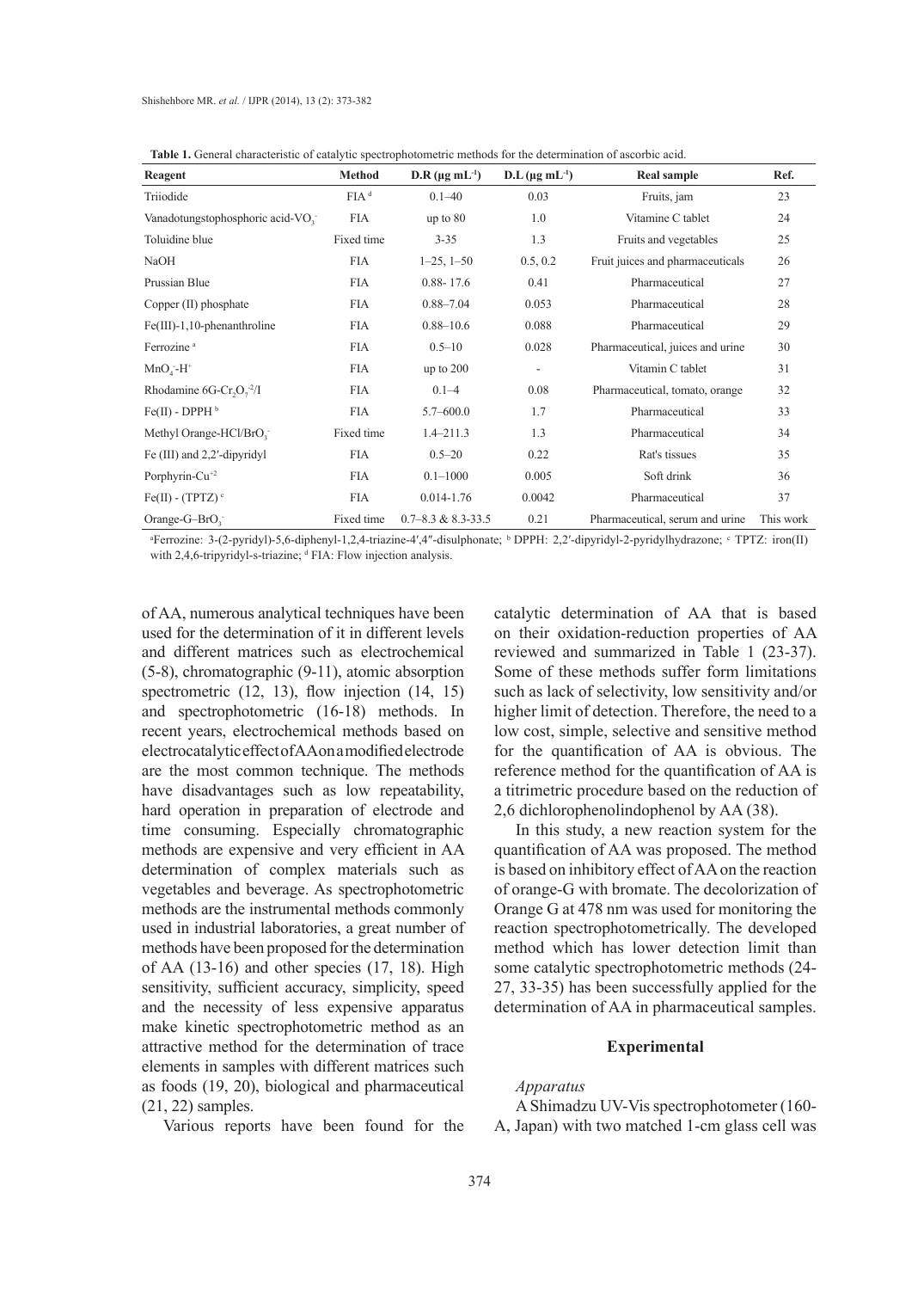used to measure the absorbance-time changes at fixed wavelength. A thermostated water bath (Heidolph, Germany) was used to keep the temperature of all solutions at the working temperature at  $25.0 \pm 0.1$  °C. A stop-watch was used to record the reaction time.

#### *Chemicals and reagents*

Doubly distilled water and analytical reagent grade chemicals were used. Ascorbic acid (Merck) stock solution 100.0 μg mL<sup>-1</sup> was prepared just before use by dissolving 0.0100 g of AA in water and diluted to the mark in a 100 mL calibrated flask. An appropriate amount of the solution was used for preparing the working solution. A solution of Orange G (6.6  $\times$  10<sup>-4</sup> mol  $L^{-1}$ ) was prepared by dissolving 0.2985 g of Orange G (Merck) in water and diluting to 1.0 L with water. Sulfuric acid solution (4.0 mol L-1) was prepared by appropriate dilution of conc. sulfuric acid (Merck). A 0.05 mol L-1 of potassium bromate solution was prepared by dissolving 8.3504 g of  $KBrO<sub>3</sub>$  (Merck) in water and diluting to 1000 mL in a calibrated flask.

#### *General procedure*

The inhibited reaction was studied spectrophotometrically by monitoring the change in absorbance of the reaction mixture at 478 nm  $(\lambda_{\text{max}})$ . For this purpose, to a series of 10 mL volumetric flasks, 0.8 mL of  $6.6 \times 10^{-4}$  mol L-1 of Orange-G solution, 2.1 mL of 4.0 mol L−1 sulfuric acid solution and the sample or standard solutions containing 7.0 - 335.0 µg of ascorbic acid were added. The solution was mixed and diluted to 8 mL with water. Then, 1.0 mL of 0.05 mol L−1 bromate solution was added and diluted to the mark. A time measurement was started just after adding the last drop of the bromate solution. After thorough mixing, a portion of the solution was transferred to a glass cell. The absorbance of inhibited reaction  $(\Delta A_s)$  was measured against water at  $\lambda_{\text{max}}$  and 30 °C for time interval 0.5-3.5 min. The measurement in the absence of ascorbic acid was repeated to obtain the values for the uninhibited reaction  $(\Delta A_{\rm b})$ . Finally, the difference in the absorbance change was considered as the response ( $\Delta A = \Delta A_b - \Delta A_s$ ). The calibration curve was constructed by plotting the response against the ascorbic acid concentration.

# *Procedure of sample preparation Pharmaceutical samples preparation*

Five ascorbic acid tablets (in dose of 250.0 mg) were powdered and mixed thoroughly. An amount corresponding to 250.0 mg of ascorbic acid was weighed, dissolved with 10.0 mL of water and sonicated for 3 min. The sample was filtered through a Whatman filter paper (No. 1), transferred to a 25 mL volumetric flask and diluted to the mark with water. A suitable aliquot of the solution was used for analysis using the procedure. Also, the injection solution (500.0 mg) was diluted in a 1 L volumetric flask. An appropriate amount of the solution was used in each analysis.

#### **Results and Discussion**

Orange G (see Scheme 1 for molecular structure), a yellowish powder, is a synthetic azo dye. It can be used to stain keratin in histology, color marker to following the electophoresis process, pH indicator, dyeing of textiles, paper and leather and preparing of coloring inks (39, 40). Orange G can be oxidized to a colorless product by oxidizing agents (41). Figure 1 and its inset shown the absorption spectra of the reaction mixture (Orange G, sulfuric acid and bromate) in presence and absence of ascorbic acid, respectively. Comparison of the two spectra indicated that trace amounts of ascorbic acid can be reduce the change in absorbance seriously. Therefore, the proposed reaction system can be used for the determination of ascorbic acid.

The suggested reaction mechanism for Orange G - bromate system may be represented as follow:

The uninhibited reaction that resulted to blank signal  $(\Delta A_{\rm b})$  carries out in a cyclic way by these reactions:

Orange 
$$
G_{(Red)} + BrO_3 + 6H^+ \rightarrow
$$
 Orange  $G_{(ox)} +$ 

\nBr + 3H<sub>2</sub>O (Equation 1)

\n2.5.9. (12.11) 18.8. (15.9)

$$
2 \text{ BrO}_3^{-+} 12 \text{ H}^+ + 10 \text{ Br} \rightarrow 6 \text{ Br}_2 + 6 \text{ H}_2\text{O}
$$
  
(Equation 2)

Orange  $G_{(Red)}$  + Br<sub>2</sub> + H<sup>+</sup>  $\rightarrow$  Orange  $G_{(Ox)}$  +2 Br (Equation 3)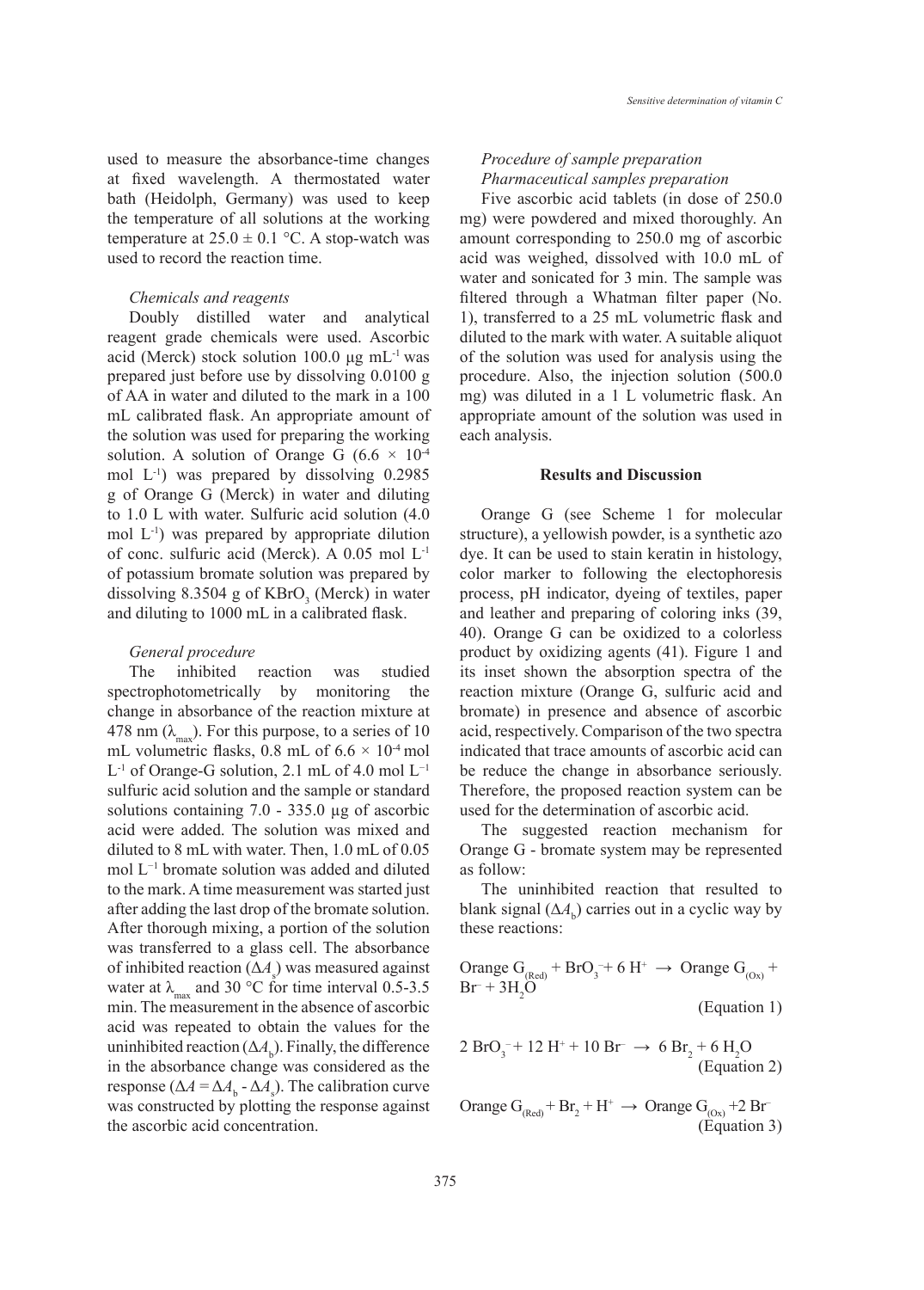

**Scheme 1.** Molecular structure of Orange G.

In the presence of AA, reducing agent which reacts slowly with bromate but rapidly with bromine, decolorizing of Orange G reaction was inhibited. AA reacts with bromine according to the following reaction that causes an inhibitory effect on the decolorization of Orange G by bromine:

$$
AA_{(Red)} + Br_2 + H^+ \rightarrow 2 Br^+ + AA_{(ox)} \text{(Equation 4)}
$$

Where Red and OX are the reduced and oxidized form of reactant, respectively. AA can be oxidized faster than orange G, AA has an inhibitory effect.

#### *Optimization of the effective factors*

In orther to obtain the maximum sensitivity as employing the proposed procedure, the effective factors including reagents concentration and reaction conditions must be optimized. The maximum response was considered to obtain the most sensitive results.

## *The effect of Orange G concentration*

The effect of Orange G concentration on the rate of reaction was studied over the range 13.2  $\times$  10<sup>-6</sup> – 99.0  $\times$  10<sup>-6</sup> mol L<sup>-1</sup>. As it an be seen in Figure 2, the sensitivity was increased up to  $52.8 \times 10^{-6}$  mol L<sup>-1</sup> of Orange G. At higher concentrations, the reaction rate was decreased that may be attributed to the dye aggregation (21). Thus,  $52.8 \times 10^{-6}$  mol L<sup>-1</sup> of Orange G as optimum concentration was selected for further study.

#### *The effect of sulfuric acid concentration*

The effect of the sulfuric acid concentration on the catalyzed and uncatalyzed reactions was studied over the range of 0.36 to 0.09 mol  $L<sup>-1</sup>$  (Figure 3). The maximum sensitivity was obtained at 0.84 mol L-1, whereas at higher concentrations the sensitivity was decreased. Protonation of Orange G at higher acid concentrations that make oxidaion quite defficult resulted to the disorder (21). Therefore, 0. 84 mol L−1 of sulfuric acid was used for further study.



**Figure 1.** Absorption spectra of the inhibited reaction. (Conditions: Orange G,  $6.6 \times 10^{-5}$  mol L<sup>-1</sup>; sulfuric acid, 0.8 mol L<sup>-1</sup>; ascorbic acid, 1.5 µg mL<sup>-1</sup>; bromate,  $5.0 \times 10^{-3}$  mol L<sup>-1</sup>; 25 °C and 4.0 min). Inset shows the absorption spectra of the uninhibited reaction.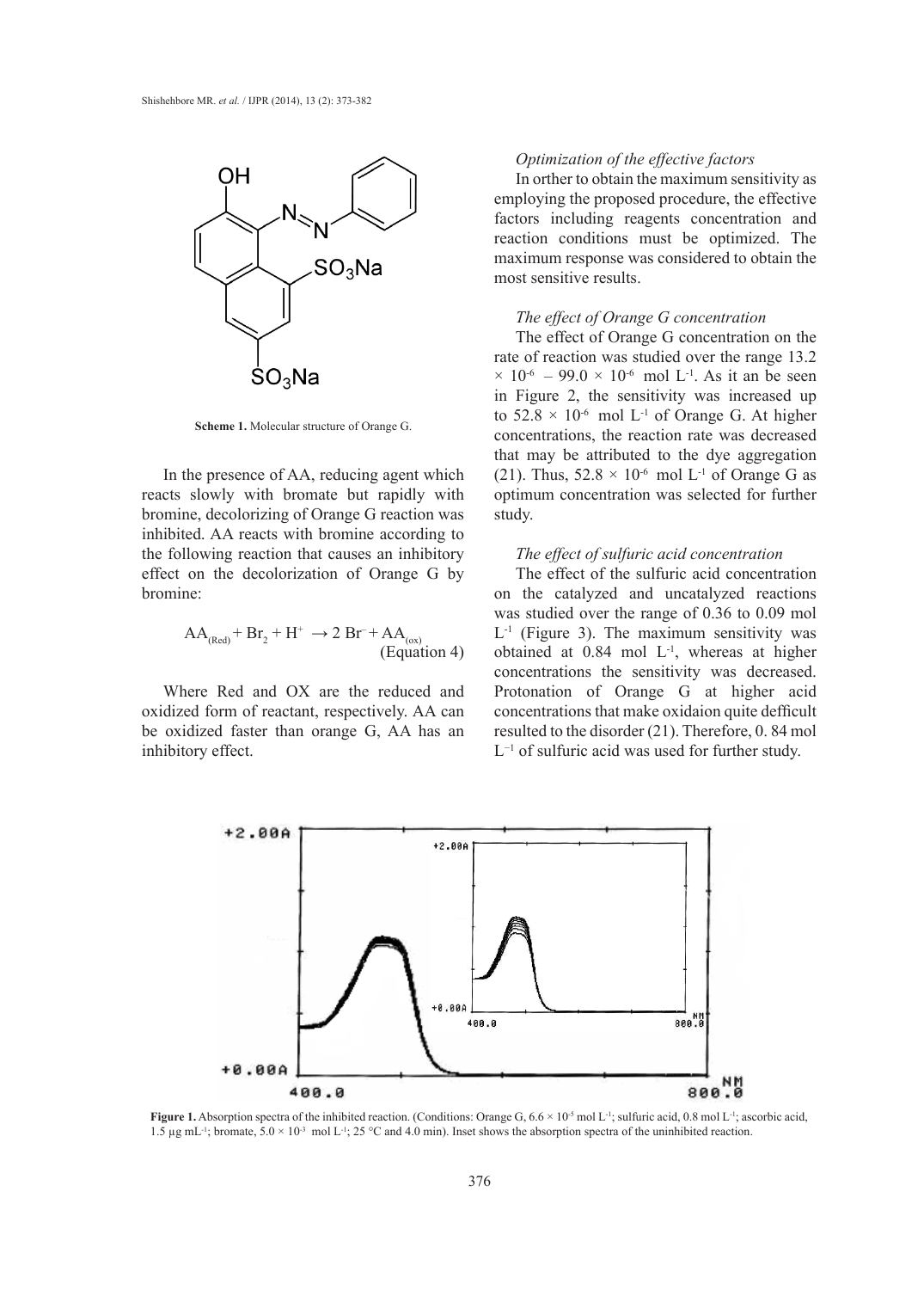

**Figure 2.** Effect of Orange G concentration on the rate of uninhibited  $(\Delta A_{\rm b})$ , inhibited  $(\Delta A_{\rm s})$  reactions and response  $(\Delta A)$ . (Conditions: sulfuric acid,  $0.8 \times 10^{-3}$  mol L<sup>-1</sup>; ascorbic acid, 1.5 µg mL<sup>-1</sup>; bromate,  $5.0 \times 10^{-3}$  mol L<sup>-1</sup>; 25 °C and 4.0 min).

#### *The effect of bromate concentration*

The effcet of bromate concentration on the reaction rate was studied in concentration range  $3.0 \times 10^{-3}$  –  $6.0 \times 10^{-3}$  mol L<sup>-1</sup>. As shown in Figure 4, the net reaction rate was increased up to  $5.0 \times 10^{-3}$  mol L<sup>-1</sup> which was selected as being the optimum concentration of oxidant.

# effect of the temperature on the reaction rate was studied in the range of 15 to 45 °C (Figure 5). Increasing the temperature up to 30 °C caused an increase in the sensitivity, whereas at higher temperatures it decreased. Thus, 30 °C was selected as being the optimum temperature.

#### *The effect of time*

# *The effect of temperature*

Under optimum experimental conditions, the

As it can be seen in Figure 6, the optimum time was found by measuring the change in the



**Figure 3.** Effect of sulfuric acid concentration on the rate of uninhibited  $(\Delta A_{\rm s})$ , inhibited  $(\Delta A_{\rm s})$  reactions and response  $(\Delta A)$ . (Conditions: Orange G,  $52.8 \times 10^{-6}$  mol L<sup>-1</sup>; ascorbic acid, 1.5 µg mL<sup>-1</sup>; bromate,  $5.0 \times 10^{-3}$  mol L<sup>-1</sup>; 25 °C and 4.0 min).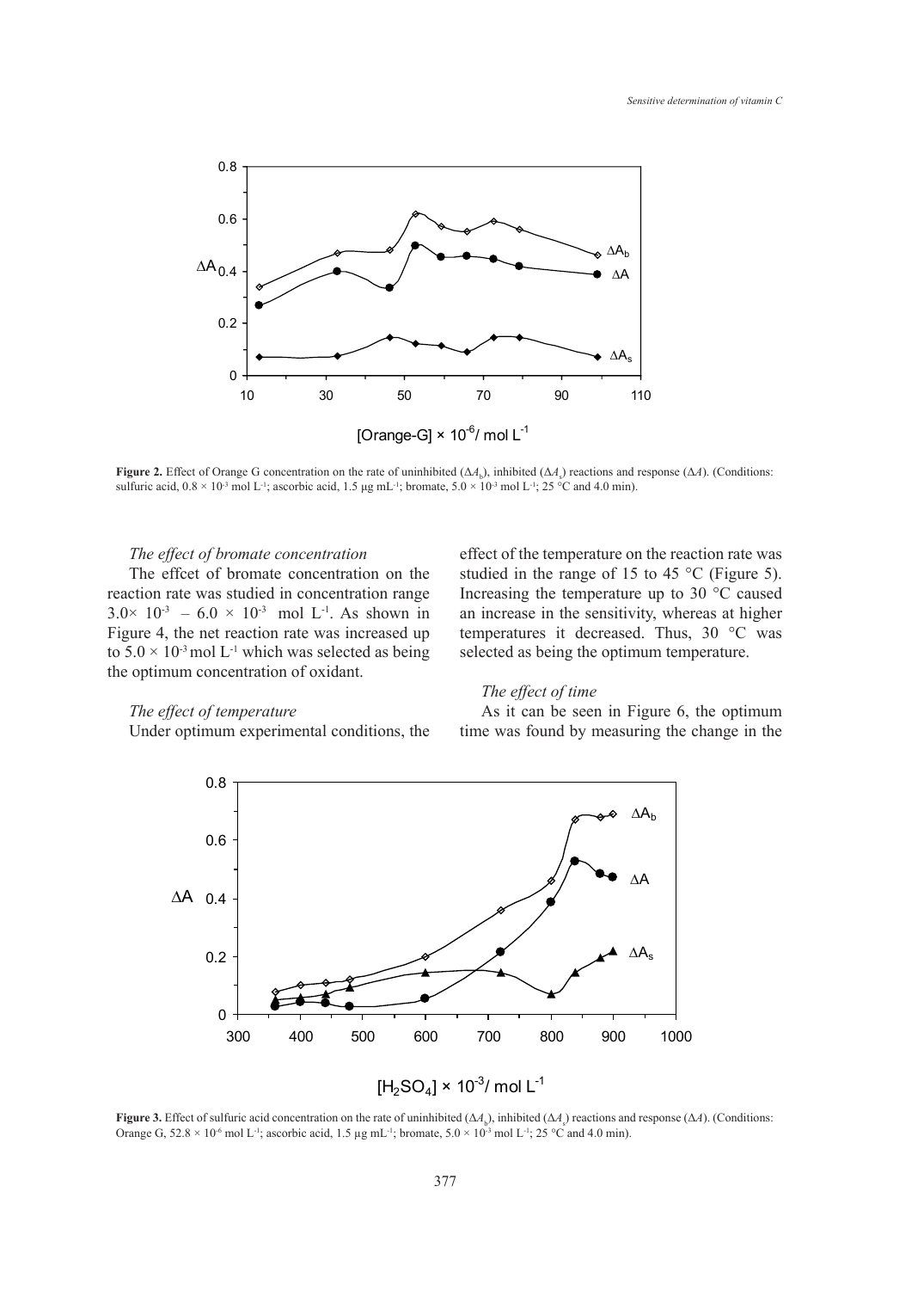

**Figure 4.** Effect of bromate concentration on the rate of uninhibited  $(\Delta A_{\rm b})$ , inhibited  $(\Delta A_{\rm s})$  reactions and response  $(\Delta A)$ . (Conditions: Orange G,  $52.8 \times 10^{-4}$  mol L<sup>-1</sup>; sulfuric acid; 0.84 mol L<sup>-1</sup>; 25 °C and 4.0 min).

absorbance during  $30 - 270$  s. The reaction rate increased up to 210 s, and in longer times the reaction rate was almost constant. Therefore, 210 s was selected for further study.

# *Analytical parameters Linearity*

Calibration curve was constructed by plotting the response against AA concentration. Using the recommended procedure and under optimized conditions that outlined above, calibration curve was linear over the range  $0.7 - 33.5 \mu g \text{ mL}^{-1}$  of AA including two segments of  $0.7 - 8.3$  and  $8.3 -$ 33.5  $\mu$ g mL<sup>-1</sup>. The regression equation of the two segments gaves as equations 5 and 6, respectively.

$$
\Delta A = 0.0129[AA] + 0.5539 (R2 = 0.9978)
$$
  
(Equation 5)



**Figure 5.** Effect of temperature on the rate of uninhibited  $(\Delta A)$ , inhibited  $(\Delta A)$  reactions and response  $(\Delta A)$ . (Conditions: Orange G,  $52.8 \times 10^{-6}$  mol L<sup>-1</sup>; sulfuric acid, 0.84 mol L<sup>-1</sup>; bromate,  $5.0 \times 10^{-3}$  mol L<sup>-1</sup> and 4.0 min).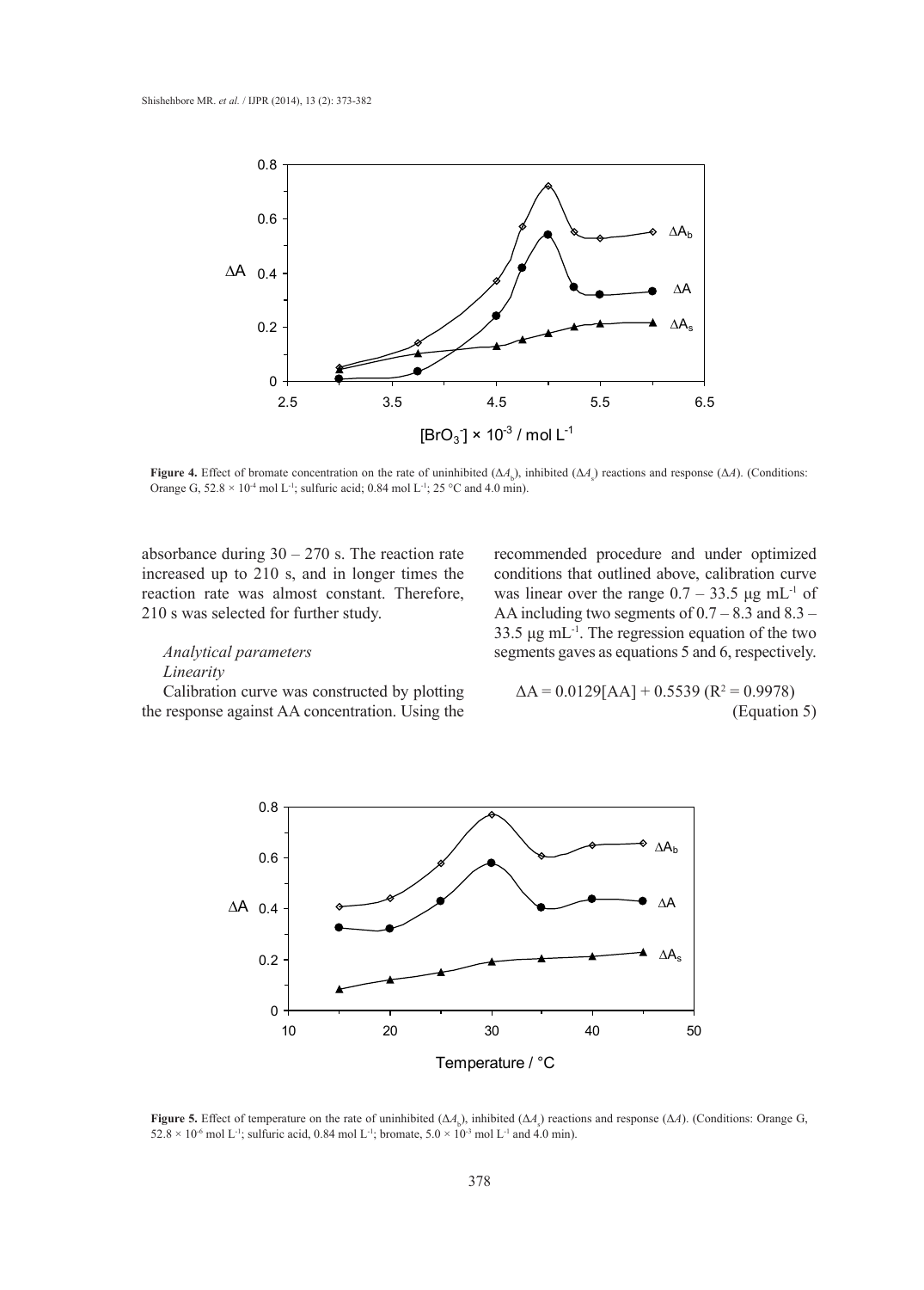

**Figure 6.** Effect of time on the rate of uninhibited (Δ*A*<sub>b</sub>), inhibited (Δ*A*<sub>s</sub>) reactions and response (Δ*A*). (Conditions: Orange G, 52.8 × 10<sup>-6</sup> mol L<sup>-1</sup>; sulfuric acid, 0.84 mol L<sup>-1</sup>; bromate,  $5.0 \times 10^{-3}$  mol L<sup>-1</sup> and  $30^{\circ}$ °C).

$$
\Delta A = 0.0043[AA] + 0.6216 (R^2 = 0.9993)
$$
\n(Equation 6)

where  $\Delta A$  is the difference in the absorbance between the blank and the sample, [AA] is the ascorbic acid concentration in  $\mu$ g mL<sup>-1</sup> and R<sup>2</sup> is the correlation coefficient.

# *Limit of detection (LOD) and precision*

The limit of detection  $(3s_b/m; s_b$  is the standard deviation of the blank signal and *m* is the slope of calibration curve) was 0.21 μg mL−1 of AA

for ten replicate determinations. The relative standard deviations ( $n = 6$ ) were 1.08, 1.02% for 5.0 and 20.0 μg mL−1of AA, respectively.

# *Interference investigation*

In order to asses the possible analytical applications of the proposed method, the influence of concomitant species on the determination of ascorbic acid in real samples was studied. The tolerance limit was taken as the concentration which caused an error of 5% in rate of the inhibited reaction with 2.0 μg

Table 2. Tolerance limit for foreign species on the determination of 2.0 μg mL<sup>-1</sup> of ascorbic acid.

| <b>Foreign species</b>                                                                                                                                   | Tolerance limit (W <sub>species</sub> /W <sub>ascorbic acid</sub> ) |  |  |  |  |
|----------------------------------------------------------------------------------------------------------------------------------------------------------|---------------------------------------------------------------------|--|--|--|--|
| $Na^{+}$ , $K^{+}$ , $Ca^{2+}$ , $Mg^{2+}$ , $NH4+$                                                                                                      | 1000                                                                |  |  |  |  |
| MeOH, EtOH, Sulfamic acid                                                                                                                                | 1000                                                                |  |  |  |  |
| Glucose, Saccarose                                                                                                                                       | 950                                                                 |  |  |  |  |
| Fructose                                                                                                                                                 | 900                                                                 |  |  |  |  |
| $Zn^{2+}$ , Mn <sup>2+</sup> , Co <sup>2+</sup>                                                                                                          | 850                                                                 |  |  |  |  |
| $Fe3+ a$                                                                                                                                                 | 800                                                                 |  |  |  |  |
| Urea                                                                                                                                                     | 650                                                                 |  |  |  |  |
| Uric acid, citric acid                                                                                                                                   | 320                                                                 |  |  |  |  |
| $NO_3^-$ , CN <sup>-</sup> , CO <sub>3</sub> <sup>2</sup> , SO <sub>4</sub> <sup>2</sup> , CH <sub>3</sub> CO <sub>2</sub> <sup>-</sup> , F <sup>-</sup> | 1000                                                                |  |  |  |  |
| $C_2O_4^2$                                                                                                                                               | 900                                                                 |  |  |  |  |
| I, Br, Cl                                                                                                                                                | 75                                                                  |  |  |  |  |
| NO <sub>2</sub>                                                                                                                                          | 10                                                                  |  |  |  |  |

a After adding 2 mL of 3% NaF.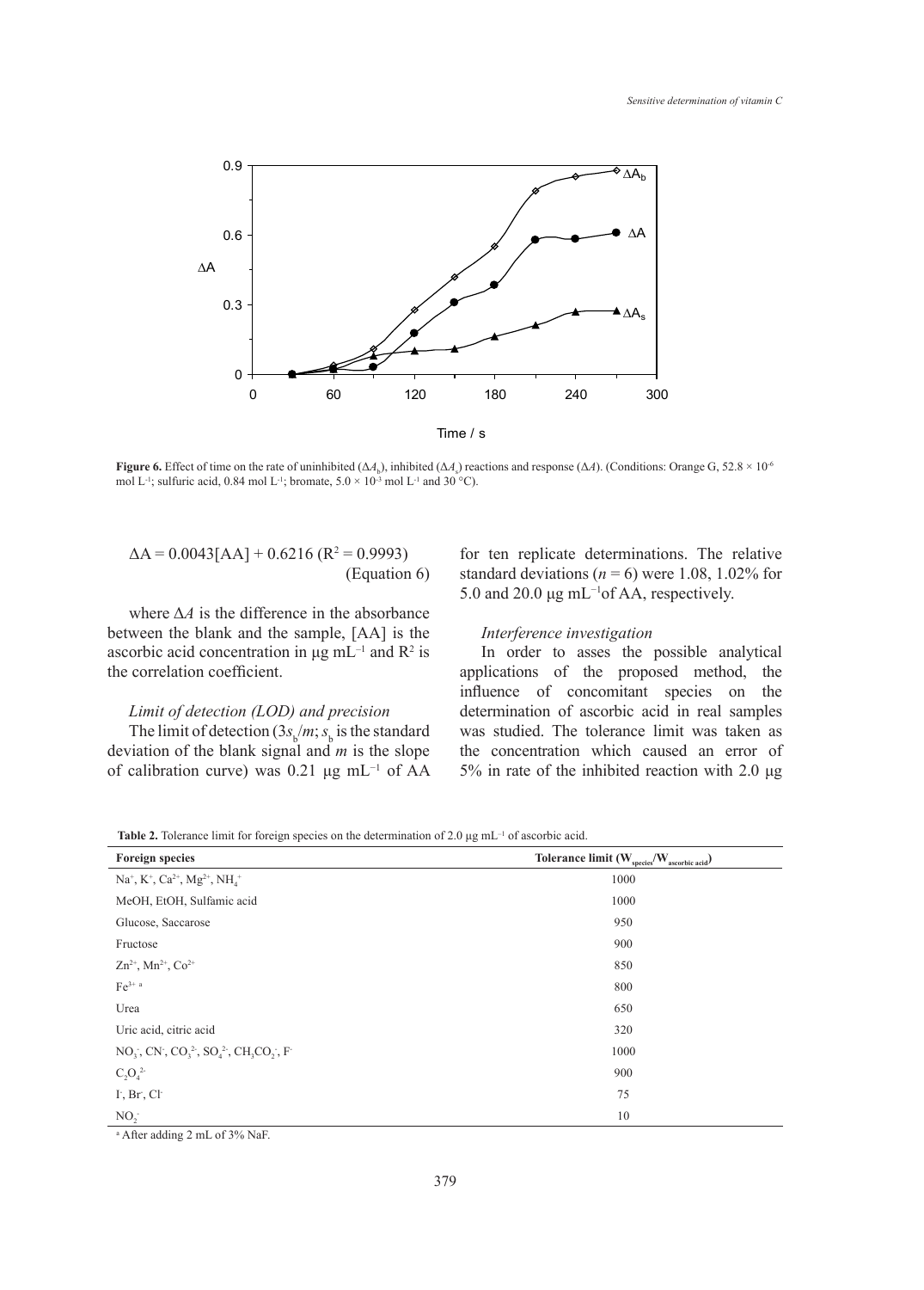| <b>Sample</b>                       | <b>Proposed method</b>         | <b>RSD</b> | <b>AOAC</b>                    | <b>RSD</b><br>Labled |             | <b>Statistical test</b> |           | Pharmaceutical           |
|-------------------------------------|--------------------------------|------------|--------------------------------|----------------------|-------------|-------------------------|-----------|--------------------------|
|                                     | Found <sup>a</sup> (mg/tablet) | $(\%)$     | Found <sup>a</sup> (mg/tablet) | $(\%)$               | (mg/tablet) | t-test <sup>b</sup>     | $F-testc$ | Co./ Batch No.           |
| Ascorbic acid<br>tablet             |                                |            |                                |                      |             |                         |           |                          |
| 1                                   | $248.1 \pm 2.1$                | 0.85       | $246.7 \pm 1.9$                | 0.77                 | 250         | 1.33                    | 1.22      | Osvah-Iran/438           |
| 2                                   | $248.1 \pm 2.0$                | 0.80       | $247.3 \pm 1.8$                | 0.73                 | 250         | 0.80                    | 1.23      |                          |
| 1                                   | $243.4 \pm 1.8$                | 0.74       | $242.2 \pm 1.9$                | 0.78                 | 250         | 1.33                    | 1.11      | Osvah-Iran/439           |
| $\overline{2}$                      | $244.9 \pm 1.9$                | 0.77       | $246.1 \pm 2.0$                | 0.81                 | 250         | 1.26                    | 1.11      |                          |
| Ascorbic acid<br>injection solution |                                |            |                                |                      |             |                         |           |                          |
| $\mathbf{1}$                        | $495.5 \pm 4.3$                | 0.87       | $494.5 \pm 5.3$                | 1.07                 | 500         | 0.46                    | 1.52      | Daru Pakhsh-<br>Iran/778 |
| 2                                   | $482.4 \pm 4.5$                | 0.93       | $484.0 \pm 4.2$                | 0.87                 | 500         | 0.71                    | 1.15      |                          |
| $\mathbf{1}$                        | $493.1 \pm 6.2$                | 1.26       | $495.1 \pm 5.6$                | 1.13                 | 500         | 0.64                    | 1.22      | Daru Pakhsh-<br>Iran/781 |
| 2                                   | $491.0 \pm 5.0$                | 1.02       | $488.3 \pm 4.5$                | 0.92                 | 500         | 1.26                    | 1.23      |                          |

**Table 3.** Determination of ascorbic acid in ascorbic acid tablet and ascorbic acid injection solution using the procedure.

a Mean ± standard deviation (n=4)

b Tabulated *t*-value for three degrees of freedom at P(0.95) is 3.18.

c Tabulated *F*-value for three degrees of freedom at P(0.95) is 9.28.

mL<sup>-1</sup> of AA. The results were given in Table 2. According to the results, interferences from  $Na<sup>+</sup>$ ,  $K^+$ ,  $Ca^{2+}$ ,  $Mg^{2+}$ ,  $NH_4^+$ , methaol and ethanol were not found. Cl<sup>-</sup>, Br<sup>-</sup>, I<sup>-</sup>, NO<sub>2</sub><sup>-</sup>and citric acid have seriously interfering effect that did not found in pharmaceutical samples. The interfering effect of Fe3+ was reduced using masking agents. Therefore, the analytical parameters confirms the potential of the proposed method as an alternative for the quantitative determination of AA.

### *Application in real samples*

Evaluation the reliability and analytical applicability of the developed method makes it potentially useful for the quantitative determination of AA in real samples with different matrices. Pharmaceutical sample preparation was performed using the mentioned procedure. An appropriate amount of the samples were analysed by the recommended procedure and AOAC reference method (38). The results of four replicate determinations were given in Table 3. The obtained results indicated that AA contents by the two procedure are in good agreement together. The precision (RSD%) varies in the range 0.74-0.85% and 0.87-1.26% for AA tablet and injection

solution, respectively. The statistical t-test did not show any significant difference between the data obtained from the two methods (for 95% confidence level and four degrees of freedom). Also, the precision of the proposed method and reference method was evaluated using F-test. The precision of the two methods is the same, as obtained results confirm it. Therefore, the developed method can be used for analysis of AA in pharmaceutical samples.

### **Conclusion**

This study reports a sensitive and relatively selective spectrophotometric method for the detrmination of AA using Orange G as a new reagent. The developed method possesses distinct advantages over other existing methods in cost, simplicity, ease of operation and applicable to real samples. Lower quantitative limit (25-29, 33, 34) and wider linear dynamic range (25, 27- 30, 32, 35) are the most important advantages of the proposed method compared to the catalytic spectrophoyometric reported methods in the literature. Moreover, the reliability of the method permits the analysis of pharmaceutical samples with satisfactory results.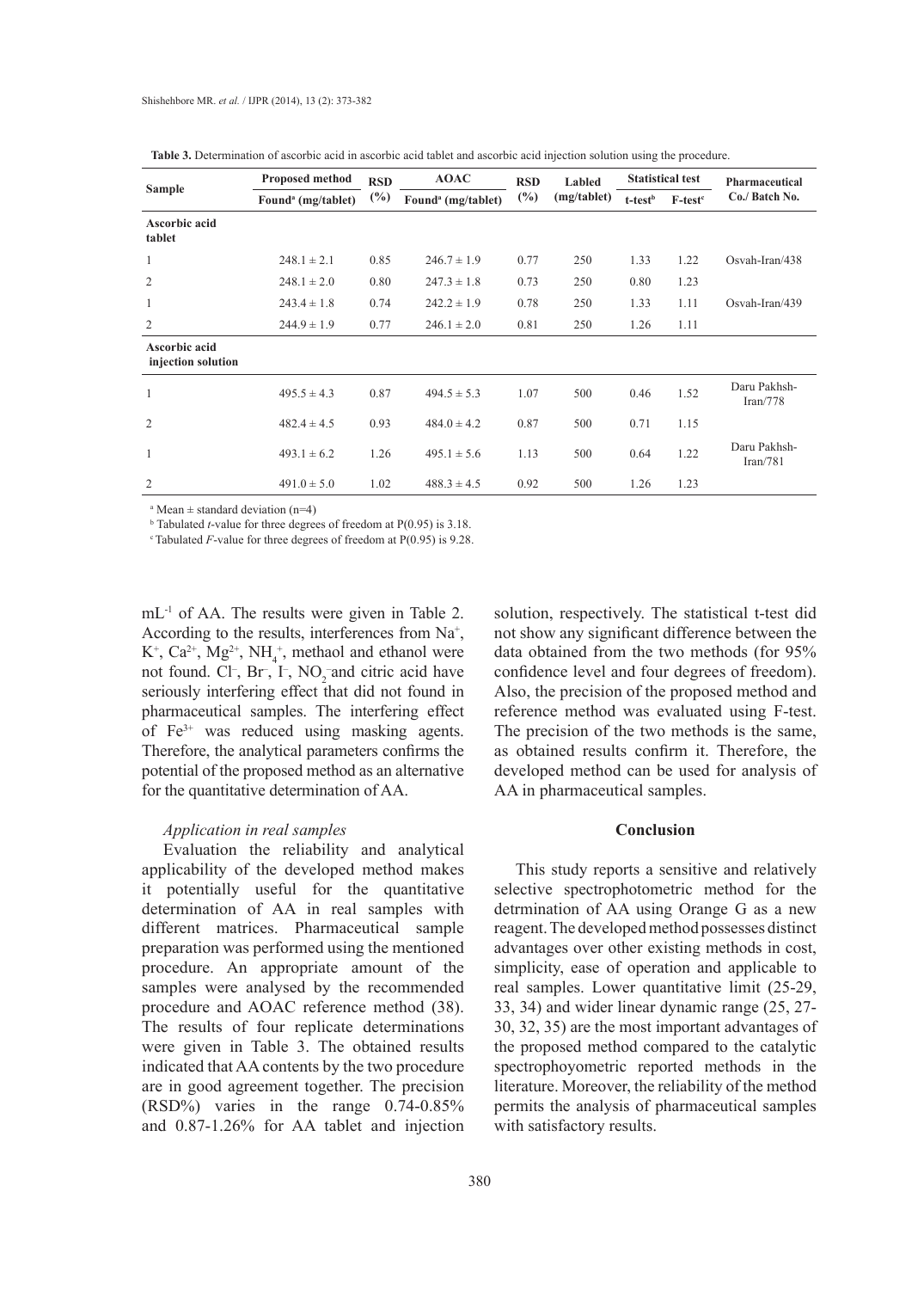#### **References**

- Parviainen MT and Townshend A. *Encyclopedia of*  (1) *Analytical Science*. Academic Press, London (1995) 9: 342-345.
- Bender DA. *Nutritional Biochemistry of the Vitamins*. (2) Cambridge, U.K. Cambridge University Press (2003) 174-177.
- Davies MB, Austin J and Partridge DA. *Vitamin C:*  (3) *Its Chemistry and Biochemistry.* The Royal Society of Chemistry, London (1991) 47-54.
- Paixao TRLC and Bertotti M. FIA determination of (4) ascorbic acid at low potential using a ruthenium oxide hexacyanoferrate modified carbon electrode. *J. Pharm. Biomed. Anal.* (2008) 46: 528-533.
- Wang C, Yuan R, Chai Y, Chen S, Zhang Y, Hu F (5) and Zhang M. Non-covalent iron(III)-porphyrin functionalized multi-walled carbon nanotubes for the simultaneous determination of ascorbic acid, dopamine, uric acid and nitrite. *Electrochim. Acta.* (2012) 62: 109-115.
- Gong W, Dou ZY, Liu P, Cai XY and He XQ. (6) Simultaneous determination of dopamine, ascorbic acid by polyethylene oxide (PEO) covalently modified glassy carbon electrode. *J. Electroanal. Chem.* (2012) 666: 62-66.
- (7) Zare HR, Shishehbore MR and Nematollahi D. A highly sensitive and selective sensor on the basis of 4-hydroxy-2-(triphenylphosphonio)phenolate and multi-wall carbon nanotubes for electrocatalytic determination of folic acid in presence of ascorbic acid and uric acid. *Electrochim. Acta* (2011) 58: 654-661.
- (8) Revin SB and John SA. Selective determination of l-tyrosine in the presence of ascorbic and uric acids at physiological pH using the electropolymerized film of 3-amino-5-mercapto-1,2,4-triazole. *Sens. Actuators B.* (2012) 161: 1059-66.
- (9) Kandar R, Drabkova P and Hampl R. The determination of ascorbic acid and uric acid in human seminal plasma using an HPLC with UV detection. *J. Chromatogr. B* (2011) 879: 2834-2839.
- $(10)(10)$  Khan MI and Iqbal Z. Simultaneous determination of ascorbic acid, aminothiols, and methionine in biological matrices using ion-pairing RP-HPLC coupled with electrochemical detector. *J. Chromatogr. B* (2011) 879: 2567-2575.
- (11) Gioia MG, Andreatta P, Boschetti S and Gatti R. Development and validation of a liquid chromatographic method for the determination of ascorbic acid, dehydroascorbic acid and acetaminophen in pharmaceuticals. *J. Pharm. Biomed. Anal.* (2008) 48: 331-339.
- (12) Jiang YC, Zhang ZQ and Zhang J. Flow-injection, on-line concentrating and flame atomic absorption spectrometry for indirect determination of ascorbic acid based on the reduction of iron(III). *Anal. Chim. Acta.* (2001) 435: 351-355.
- (13) Yebra-Biurrum MC, Cespon RM and Moreno-Cid A. Automatic determination of ascorbic acid by flame

atomic absorption spectrometry. *Anal. Chim. Acta.* (2001) 448: 157-164.

- $(14)$  Maki T, Soh N, Nakano K and Imato T. Flow injection fluorometric determination of ascorbic acid using perylenebisimide-linked nitroxide. *Talanta.* (2011) 85: 1730-1733.
- Liamas NE, Di Nezio MS and Fernandez Band BS. (15) Flow-injection spectrophotometric method with online photodegradation for determination of ascorbic acid and total sugars in fruit juices. *J. Food Comp. Anal.* (2011) 24: 127-130.
- $(16)$  Ozyurek M, Guclu K, Bektasoglu B and Apak R. Spectrophotometric determination of ascorbic acid by the modified CUPRAC method with extractive separation of flavonoids–La(III) complexes. *Anal. Chim. Acta.* (2007) 588: 88-95.
- $(17)$  Shamsa F, Barazande Tehrani M, Mehravar H and Mohammadi E. Spectrophotometric determination of  $Cu^{2+}$  and monitoring of Hg<sup>2+</sup> and Ni<sup>2+</sup> in some iranian vegetables using 6-(2-Naphthyl)-2, 3-dihydro-astriazine-3-thione. *Iran. J. Pharm. Res.* (2013) 12: 9-13.
- (18) Zarei AR, Bagheri Sadeghi H and Abedin S. Selective cloud point extraction for the spectrophotometric determination of cetylpyridinium chloride in pharmaceutical formulations. *Iran. J. Pharm. Res.* (2013) 12: 671-677.
- and Jokar R. A kinetic spectrophotometric method for vanadium(V) determination in food samples using a Janus Greenbromate system. *Anal. Methods* (2011) 3: 2815-2821. (19) Shishehbore MR
- (20) Shishehbore MR, Sheibani A and Jokar R. Kinetic spectrophotometric determination of trace amounts of iodide in food samples. *Anal. Sci.* (2010) 26: 497-501.
- (21) Shishehbore MR, Sheibani A and Haghdost A. Kinetic spectrophotometric method as a new strategy for the determination of vitamin  $B<sub>o</sub>$  in pharmaceutical and biological samples. *Spectrochim. Acta. A.* (2011) 81: 304-307.
- (22) Sheibani A, Shishehbore MR and Mirparizi E. Kinetic spectrophotometric method for the determination of morphine in biological samples. *Spectrochim. Acta. A.* (2010) 77: 535-538.
- (23) Hernandez-Mendez J, Mateos AA, Almendral Parra MJ and De Maria CG. Spectrophotometric flowinjection determination of ascorbic acid by generation of triiodide. *Anal. Chim. Acta.* (1986) 184: 243-250.
- (24) Burns DT, Chimpalee N, Chimpalee D and Rattanariderom S. Flow-injection spectrophotometric determination of ascorbic acid by reduction of vanadotungstophosphoric acid. *Anal. Chim. Acta.* (1991) 243: 187-190.
- (25) Safavi A and Fotouhi L. Kinetic spectrophotometric determination of ascorbic acid by reduction of toluidine blue. *Talanta* (1994) 41: 1225-1228.
- (26) Jain A, Chaurasia A and Verma KK. Determination of ascorbic acid in soft drinks, preserved fruit juices and pharmaceuticals by flow injection spectrophotometry: Matrix absorbance correction by treatment with sodium hydroxide. *Talanta.* (1995) 42: 779-787.